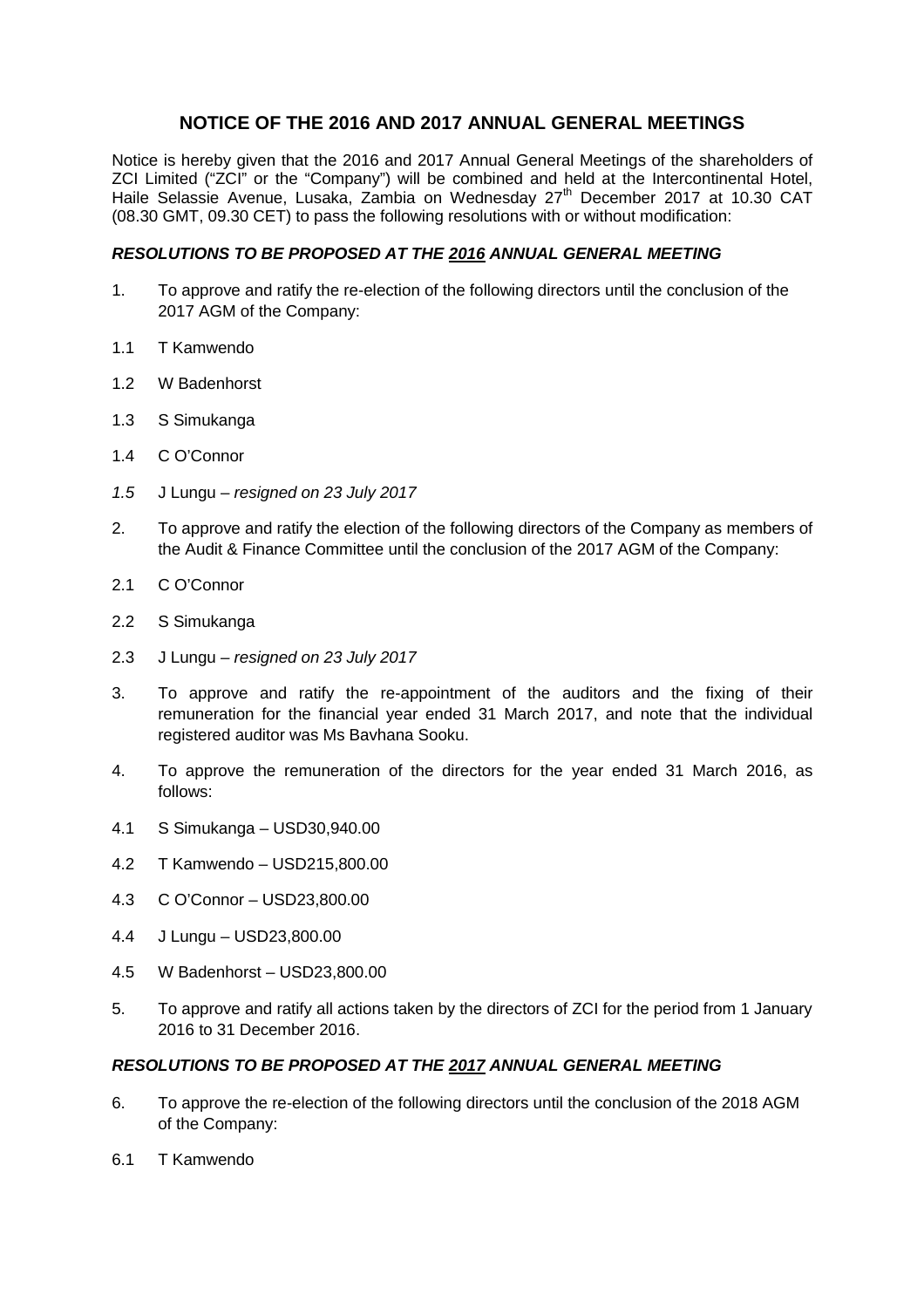#### 6.2 W Badenhorst

#### 6.3 S Simukanga

#### 6.4 C O'Connor

Who retire in terms of the By-Laws of the Company, and being eligible, recommended and available, have offered themselves for re-election.

- 7. To elect the following directors of the Company as the members of the Audit &Finance Committee of the Company until the conclusion of the 2018 AGM of the Company:
- 7.1 C O'Connor
- 7.2 S Simukanga

The Board recommends the election of these directors as members of the Audit & Finance Committee of the Company.

- 8. To reappoint the auditors, to fix their remuneration for the financial year ended 31 March 2018, and to note that the individual registered auditor who will undertake the audit during the financial year ending 31 March 2018 is Ms Bavhana Sooku.
- 9. To approve the remuneration of the directors for the period ended 31 March 2017, as follows:
- 9.1 S Simukanga USD30,940.00
- 9.2 T Kamwendo USD215,800.00
- 9.3 C O'Connor USD23,800.00
- 9.4 W Badenhorst USD 23,800.00
- 10. To approve and ratify all actions taken by the directors of ZCI for the period from 1 January 2017 to 27 December 2017.

#### **Voting and Proxies**

Shareholders who have not dematerialised their shares or who have dematerialised their shares with "own name" registration on the South African register and all shareholders on the UK register are entitled to attend and vote at the meeting and are entitled to appoint a proxy or proxies to attend, speak and vote in their stead. The person so appointed need not be a member.

To be valid, Forms of Proxy should be completed in accordance with the instructions printed thereon and returned so as to be received by the Company's Transfer Secretaries by no later than 17:00 CAT (15:00 GMT, 16:00 CET) on Thursday, 21 December 2017.

Shareholders registered on the United Kingdom Share Register should send their Forms of Proxy to:

## **Computershare Investor Services Plc**

The Pavilions, Bridgwater Road Bristol, United Kingdom, BS99 6ZZ